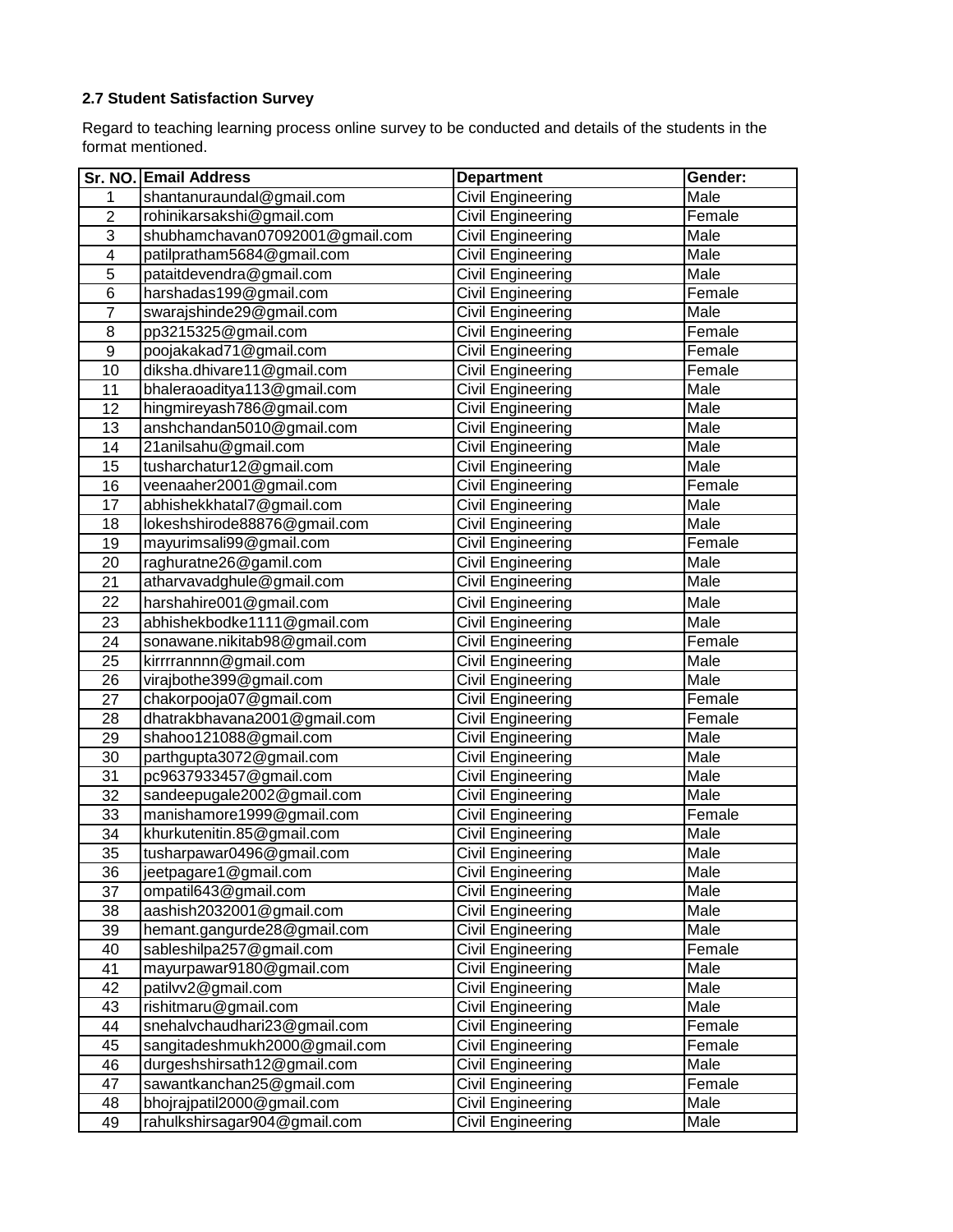| 50              | vishakharamkar@gmail.com          | <b>Civil Engineering</b> | Female |
|-----------------|-----------------------------------|--------------------------|--------|
| 51              | rahulsgadge2342000@gmail.com      | Civil Engineering        | Male   |
| 52              | ps15092000@gmail.com              | <b>Civil Engineering</b> | Female |
| 53              | kolekaramol950@gmail.com          | Civil Engineering        | Male   |
| 54              | kakadetejal20@gmail.com           | Civil Engineering        | Female |
| 55              | avp0098@gmail.com                 | Civil Engineering        | Male   |
| 56              | ravirajmahajan989050135@gmail.com | Civil Engineering        | Male   |
| 57              | viveklokhande6560@gmail.com       | Civil Engineering        | Female |
| 58              | shubhamdongare2001@gmail.com      | Civil Engineering        | Male   |
| 59              | marurushik@gmail.com              | Civil Engineering        | Male   |
| 60              | diptibhamarecivil@siem.org.in     | Civil Engineering        | Female |
| 61              | aniketpatil7507@gmail.com         | <b>Civil Engineering</b> | Male   |
| 62              | sayalimirkute10503@gmail.com      | <b>Civil Engineering</b> | Female |
| 63              | nsubramaniam3263@gmail.com        | <b>Civil Engineering</b> | Male   |
| 64              | nainanikam19@gmail.com            | <b>Civil Engineering</b> | Female |
| 65              | gunjalnikita288@gmail.com         | Civil Engineering        | Female |
| 66              | bhoyepaneri@gmail.com             | Civil Engineering        | Female |
| 67              | rohanborade71@gmail.com           | <b>Civil Engineering</b> | Male   |
| 68              | sakshimane1111pd@gmail.com        | Civil Engineering        | Female |
| 69              | afshakadri9786@gmail.com          | <b>Civil Engineering</b> | Female |
| 70              | ingalekrishna7778@gmail.com       | Civil Engineering        | Male   |
| 71              | satta07raj@gmail.com              | Civil Engineering        | Male   |
| 72              | harshalkanhorcivil@siem.org.in    | <b>Civil Engineering</b> | Male   |
| $\overline{73}$ | abhishek.bhaybhang@gmail.com      | <b>Civil Engineering</b> | Male   |
| 74              | 44mandar@gmail.com                | Civil Engineering        | Male   |
| 75              | laxmilsuraywanshi2001@gmail.com   | Civil Engineering        | Female |
| 76              | sonarrahul405@gmail.com           | <b>Civil Engineering</b> | Male   |
| 77              | atulpomnar7709@gmail.com          | <b>Civil Engineering</b> | Male   |
| 78              | nayanbiraris@gmail.com            | <b>Civil Engineering</b> | Male   |
| 79              | fzshah2000@gmail.com              | Civil Engineering        | Male   |
| 80              | dhondageabhi9@gmail.com           | Civil Engineering        | Male   |
| 81              | snehaldeshmukh0204@gmail.com      | Civil Engineering        | Female |
| 82              | prashantahire010@gmail.com        | Civil Engineering        | Male   |
| 83              | ayushsonawane372001@gmail.com     | Civil Engineering        | Male   |
| 84              | vaibhavgade153@gmail.com          | Civil Engineering        | Male   |
| 85              | mahajanyashanil@gmail.com         | Civil Engineering        | Male   |
| 86              | akshadamore109@gmail.com          | Civil Engineering        | Female |
| 87              | prathameshmore8999@gmail.com      | <b>Civil Engineering</b> | Male   |
| 88              | darshanbedse0@gmail.com           | Civil Engineering        | Male   |
| 89              | adityatile12345@gmail.com         | Civil Engineering        | Male   |
| 90              | rajputdhiraj1205@gmail.com        | Civil Engineering        | Male   |
| 91              | aniketshinde2148@gmail.com        | Civil Engineering        | Male   |
| 92              | valvitejas23@gmail.com            | <b>Civil Engineering</b> | Male   |
| 93              | morekunal3535@gmail.com           | <b>Civil Engineering</b> | Male   |
| 94              | anushkaborse2704@gmail.com        | <b>Civil Engineering</b> | Female |
| 95              | sonua6171@gmail.com               | <b>Civil Engineering</b> | Male   |
| 96              | chittepriyanka69@gmail.com        | <b>Civil Engineering</b> | Female |
| 97              | mayurburkul321@gmail.com          | Civil Engineering        | Male   |
| 98              | rahulgavit2606@gmail.com          | Civil Engineering        | Male   |
| 99              | vrushalibagul8@gmail.com          | <b>Civil Engineering</b> | Female |
| 100             | sarikasawant2706@gmail.com        | Civil Engineering        | Female |
| 101             | vaibhavchaudhari9990@gmail.com    | Civil Engineering        | Male   |
| 102             | panpatilaniket1@gmail.com         | Civil Engineering        | Male   |
| 103             | prekshakso@gmail.com              | <b>Civil Engineering</b> | Female |
| 104             | chavanbhupesh33@gmail.com         | Civil Engineering        | Male   |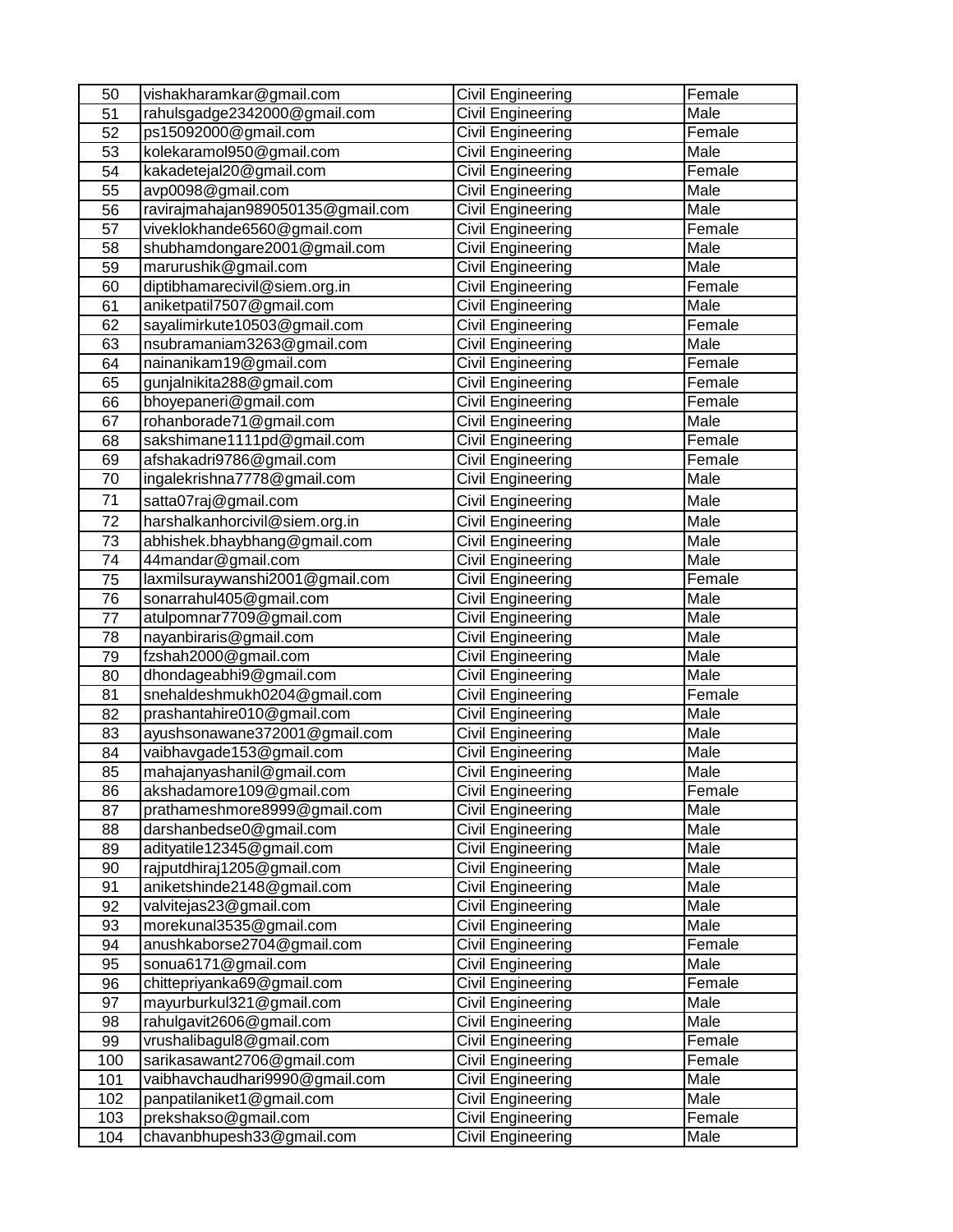| 105 | darshanakedare70871@gmail.com      | Civil Engineering           | Female |
|-----|------------------------------------|-----------------------------|--------|
| 106 | aaroshan3@gmail.com                | Civil Engineering           | Male   |
| 107 | vandanakamdi78@gmail.com           | Civil Engineering           | Female |
| 108 | meghabadade7@gmail.com             | Civil Engineering           | Female |
| 109 | sakshivalvi6@gmail.com             | Civil Engineering           | Female |
| 110 | poonamjopale12@gmail.com           | Civil Engineering           | Female |
| 111 | sharadkrathod1@gmail.com           | Civil Engineering           | Male   |
| 112 | gayatrishelar999@gmail.com         | Civil Engineering           | Female |
| 113 | vikrantpatil4647@gmail.com         | Civil Engineering           | Male   |
| 114 | bhaveshbadgujar44@gmail.com        | Civil Engineering           | Male   |
| 115 | amitgavali54@gmail.com             | Civil Engineering           | Male   |
| 116 | swapnilsanap08@gmail.com           | Civil Engineering           | Male   |
| 117 | prafullapawar1999@gmail.com        | Civil Engineering           | Male   |
| 118 | rohitjadhavcivil@siem.org.in       | Civil Engineering           | Male   |
| 119 | mitaligarud252@gmail.com           | Civil Engineering           | Female |
| 120 | apeksha6731@gmail.com              | Civil Engineering           | Female |
| 121 | yaminijaware08@gmail.com           | Civil Engineering           | Female |
| 122 | shwetaborade8@gmail.com            | Civil Engineering           | Female |
| 123 | vishalgaikwad0909@gmail.com        | Civil Engineering           | Male   |
| 124 | harshaladongare8888@gmail.com      | Civil Engineering           | Female |
| 125 | dhnanjayvibhandik@gmail.com        | Civil Engineering           | Male   |
| 126 | shrikantpatil442@gmail.com         | Civil Engineering           | Male   |
| 127 | priyankakute2112@gmail.com         | Civil Engineering           | Female |
| 128 | mpragati799@gmail.com              | Civil Engineering           | Female |
| 129 | tridevid@gmail.com                 | Civil Engineering           | Male   |
| 130 | barvepooja433@gmail.com            | <b>Civil Engineering</b>    | Female |
| 131 | rashinkarujjwla@gmail.com          | Computer Engineering        | Female |
| 132 | cr7.njr1234@gmail.com              | Computer Engineering        | Male   |
| 133 | sauravrajput917@gmail.com          | Computer Engineering        | Male   |
| 134 | lokeshbapte123@gmail.com           | Computer Engineering        | Male   |
| 135 | Himanshubhoi498@gmail.com          | Computer Engineering        | Male   |
| 136 | ronde779797@gmail.com              | <b>Computer Engineering</b> | Male   |
| 137 | crishnagarkar132@gmail.com         | Computer Engineering        | Male   |
| 138 | abhiraj2620@gmail.com              | Computer Engineering        | Male   |
| 139 | parthprasad99@gmail.com            | Computer Engineering        | Male   |
| 140 | kunalrajput15112000@gmail.com      | Computer Engineering        | Male   |
| 141 | phapaleshweta454@gmail.com         | Computer Engineering        | Female |
| 142 | tanmaypramanick06@gmail.com        | Computer Engineering        | Male   |
| 143 | darshanasonawane73@gmail.com       | Computer Engineering        | Female |
| 144 | harshadagawande21@gmail.com        | Computer Engineering        | Female |
| 145 | rupali707khairnar@gmail.com        | Computer Engineering        | Female |
| 146 | akashkshatriya9860787454@gmail.com | Computer Engineering        | Male   |
| 147 | rohanaherrao@gmail.com             | Computer Engineering        | Male   |
| 148 | jayvant3011@gmail.com              | Computer Engineering        | Male   |
| 149 | nikhilsadgircomp@siem.org.in       | Computer Engineering        | Male   |
| 150 | chaudharikalyani77@gmail.com       | Computer Engineering        | Female |
| 151 | krishnatambecomp@siem.org.in       | Computer Engineering        | Male   |
| 152 | shubhamdarekar0813@gmail.com       | Computer Engineering        | Male   |
| 153 | mankarpranav02@gmail.com           | Computer Engineering        | Male   |
| 154 | abhishekdhatrak34@gmail.com        | Computer Engineering        | Male   |
| 155 | bhushanbenke7@gmail.com            | Computer Engineering        | Male   |
| 156 | pvkuvk2000@gmail.com               | Computer Engineering        | Female |
| 157 | netalrathi64@gmail.com             | Computer Engineering        | Female |
| 158 | sonawanerashmi12345@gmail.com      | Computer Engineering        | Female |
| 159 | dipalisoul@gmail.com               | Computer Engineering        | Female |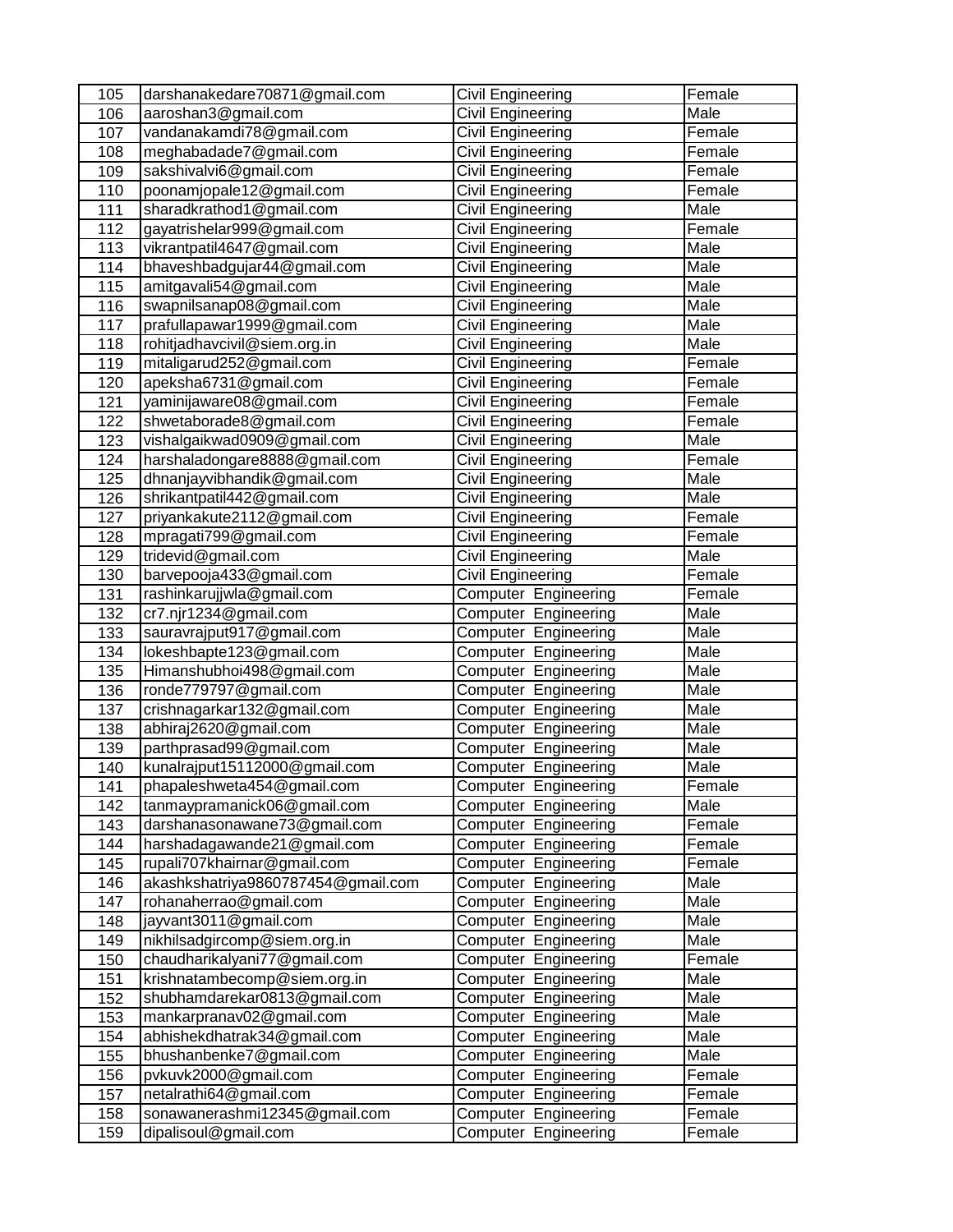| 160        | prathamsingh020102@gmail.com                             | <b>Computer Engineering</b>                  | Male           |
|------------|----------------------------------------------------------|----------------------------------------------|----------------|
| 161        | chetankele2001@gmail.com                                 | Computer Engineering                         | Male           |
| 162        | pathansayama01@gmail.com                                 | Computer Engineering                         | Female         |
| 163        | ndsingh1109@gmail.com                                    | Computer Engineering                         | Female         |
| 164        | janhavisanap2001@gmail.com                               | Computer Engineering                         | Female         |
| 165        | suchitpv11@gmail.com                                     | Computer Engineering                         | <b>Male</b>    |
| 166        | mrsab121@gmail.com                                       | Computer Engineering                         | Male           |
| 167        | souravgogoi238@gmail.com                                 | Computer Engineering                         | Male           |
| 168        | jayshrihagwane2019@gmail.com                             | Computer Engineering                         | Female         |
| 169        | boraderasika02.08@gmail.com                              | Computer Engineering                         | Female         |
| 170        | markepartik@gmail.com                                    | Computer Engineering                         | Male           |
| 171        | naikwadiabhay1@gmail.com                                 | Computer Engineering                         | Male           |
| 172        | ashelar869@gmail.com                                     | Computer Engineering                         | Male           |
| 173        | sarthaksahane1023@gmail.com                              | Computer Engineering                         | Male           |
| 174        | arshinsayyed40@gmail.com                                 | Computer Engineering                         | Female         |
| 175        | vasaikardh@gmail.com                                     | Computer Engineering                         | Male           |
| 176        | apukadam16@gmail.com                                     | <b>Computer Engineering</b>                  | Female         |
| 177        | asvines1415@gmail.com                                    | <b>Computer Engineering</b>                  | Male           |
| 178        | chavansaurabh491@gmail.com                               | Computer Engineering                         | Male           |
| 179        | shivcharanlihinare6@gmail.com                            | Computer Engineering                         | Male           |
| 180        | nishadrj21@gmail.com                                     | Computer Engineering                         | Male           |
| 181        | shivanirbaheti@gmail.com                                 | Computer Engineering                         | Female         |
| 182        | chinmayeeganeshe10@gmail.com                             | Computer Engineering                         | Female         |
| 183        | girirajpachorkar29@gmail.com                             | Computer Engineering                         | Male           |
| 184        | patilchandan2000@gmail.com                               | <b>Computer Engineering</b>                  | Male           |
| 185        | sanu702ss@gmail.com                                      | Computer Engineering                         | Female         |
| 186        | jadhavpriti09@gmail.com                                  | Computer Engineering                         | Female         |
| 187        | sidhantbarshile79@gmail.com                              | Computer Engineering                         | Male           |
| 188        | chaudharivivek1999@gmail.com                             | Computer Engineering                         | Male           |
| 189        | jayeshjain632@gmail.com                                  | Computer Engineering                         | Male           |
| 190        | rutujkhalane9923@gmail.com                               | Computer Engineering                         | Male           |
| 191        | ravateshubhangi@gmail.com                                | <b>Computer Engineering</b>                  | Female         |
| 192        | shivamvarma513@gmail.com                                 | Computer Engineering                         | Male           |
| 193        | aratinavale1@gmail.com                                   | <b>Computer Engineering</b>                  | Female         |
| 194        | mrunmaim16@gmail.com                                     | Computer Engineering                         | Female<br>Male |
| 195<br>196 | gavitsandip13@gmail.com<br>tanvirshaikh9922514@gmail.com | Computer Engineering<br>Computer Engineering | Male           |
|            |                                                          | Computer Engineering                         | Female         |
| 197<br>198 | poojarasal699@gmail.com<br>hdbhujbal1999@gmail.com       | Computer Engineering                         | Male           |
| 199        | sampadabhawari@gmail.com                                 | Computer Engineering                         | Female         |
| 200        | akshukapse507@gmail.com                                  | Computer Engineering                         | Female         |
| 201        | deeptijadhav146@gmail.com                                | Computer Engineering                         | Female         |
| 202        | rounaks4569@gmail.com                                    | Computer Engineering                         | Male           |
| 203        | srushteek@gmail.com                                      | Computer Engineering                         | Female         |
| 204        | jyotikarki99160@gmail.com                                | Computer Engineering                         | Female         |
| 205        | lalitpofficial.007@gmail.com                             | Computer Engineering                         | Male           |
| 206        | avinash83w@gmail.com                                     | Computer Engineering                         | Male           |
| 207        | tejashrimahajan29@gmail.com                              | Computer Engineering                         | Female         |
| 208        | parbatganesh228@gmail.com                                | Computer Engineering                         | Male           |
| 209        | nikhilingle962@gmail.com                                 | Computer Engineering                         | Male           |
| 210        | harshudpawar21@gmail.com                                 | Computer Engineering                         | Female         |
| 211        | rvchaudhari14@gmail.com                                  | Computer Engineering                         | Female         |
| 212        | porjeneha123@gmail.com                                   | Computer Engineering                         | Female         |
| 213        | bhadanekavita811@gmail.com                               | Computer Engineering                         | Female         |
| 214        | meethdpatil@gmail.com                                    | Computer Engineering                         | Male           |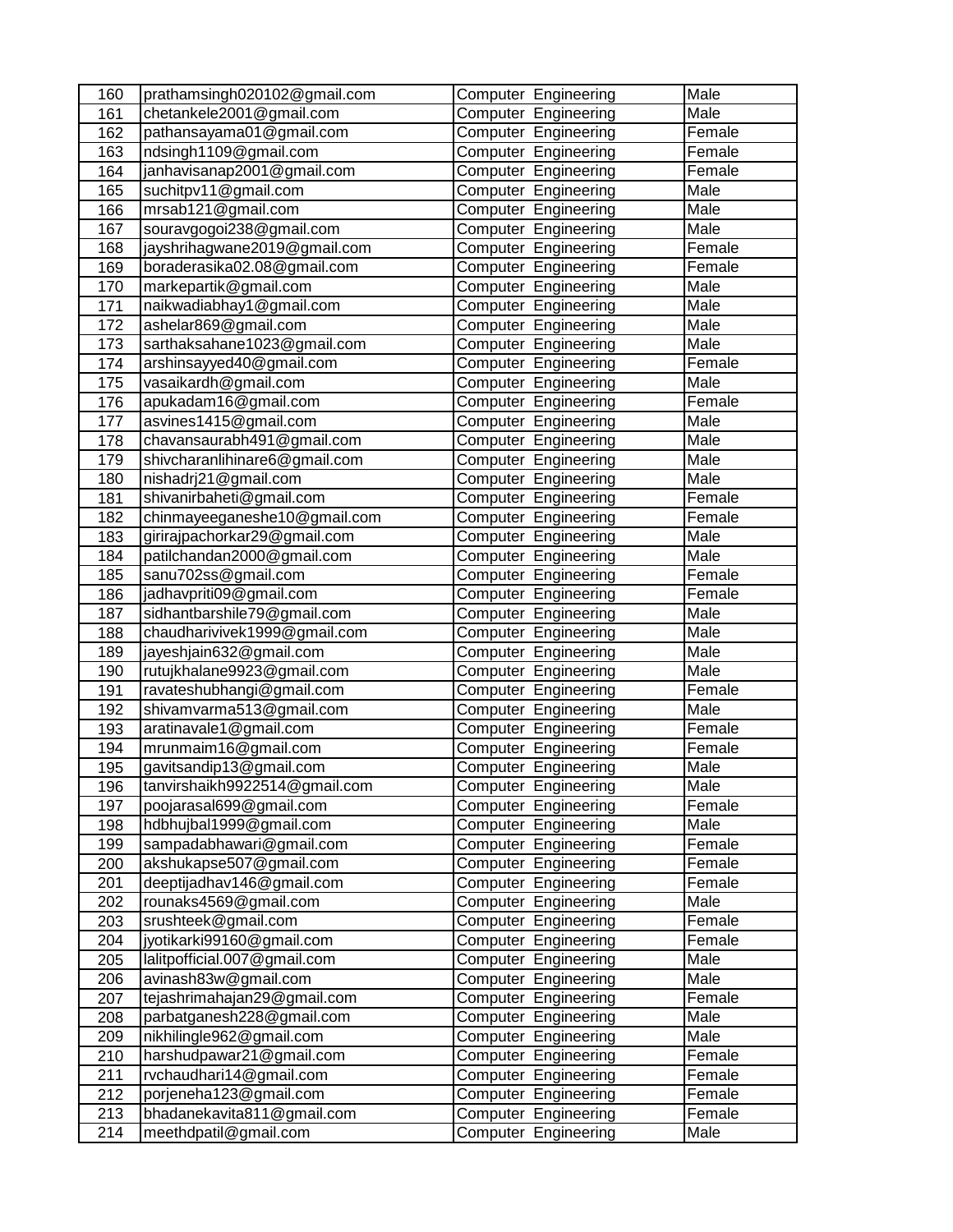| 215              | ramteketejas2020@gmail.com     | <b>Computer Engineering</b>   | Male        |
|------------------|--------------------------------|-------------------------------|-------------|
| 216              | sgayatri613@gmail.com          | <b>Computer Engineering</b>   | Female      |
| 217              | snehal.nagamal02@gmail.com     | <b>Computer Engineering</b>   | Female      |
| 218              | shinderutuja382@gmail.com      | Computer Engineering          | Female      |
| 219              | Suvita.m2930@gmail.com         | Computer Engineering          | Female      |
| 220              | srushtimungikar@gmail.com      | Computer Engineering          | Female      |
| 221              | siddikamahajan@gmail.com       | Computer Engineering          | Female      |
| 222              | dhatrakanushka@gmail.com       | Computer Engineering          | Female      |
| 223              | dspatil297@gmail.com           | Computer Engineering          | <b>Male</b> |
| 224              | parthnarkhede123@gmail.com     | Computer Engineering          | Male        |
| 225              | mataleshreyash123@gmail.com    | Computer Engineering          | Male        |
| 226              | jyotibhabad2305@gmail.com      | Computer Engineering          | Female      |
| 227              | kadamvivek2001@gmail.com       | Computer Engineering          | Male        |
| 228              | sangitabhojane65@gmail.com     | Computer Engineering          | Female      |
| 229              | shubhamlachake20@gmail.com     | <b>Electrical Engineering</b> | Male        |
| 230              | rohithirgude12@gmail.com       | <b>Electrical Engineering</b> | Male        |
| 231              | rahulwaghmode247@gmail.com     | <b>Electrical Engineering</b> | Male        |
| 232              | shraddhapawale271999@gmail.com | <b>Electrical Engineering</b> | Female      |
| 233              | kunaldkumbhar@gmail.com        | <b>Electrical Engineering</b> | Male        |
| 234              | vickyahire2561998@gmail.com    | <b>Electrical Engineering</b> | Male        |
| 235              | gavitsumesh@gmail.com          | <b>Electrical Engineering</b> | Male        |
| 236              | nikamnivrutti88@gmail.com      | <b>Electrical Engineering</b> | Male        |
| 237              | pallavikshirsagar086@gmail.com | <b>Electrical Engineering</b> | Female      |
| 238              | snehalgore2017@gmail.com       | <b>Electrical Engineering</b> | Female      |
| 239              | aroteb31@gmail.com             | <b>Electrical Engineering</b> | Male        |
| 240              | vedikakarande7894@gmail.com    | <b>Electrical Engineering</b> | Female      |
| 241              | bvb24498@gmail.com             | <b>Electrical Engineering</b> | Male        |
| 242              | arotemansi216@gmail.com        | <b>Electrical Engineering</b> | Female      |
| 243              | gauravnk004@gmail.com          | <b>Electrical Engineering</b> | Male        |
| 244              | badalev777@gmail.com           | <b>Electrical Engineering</b> | Female      |
| 245              | chaitanyapanmand4344@gmail.com | <b>Electrical Engineering</b> | Male        |
| 246              | vaibhavsavale04@gmail.com      | <b>Electrical Engineering</b> | Male        |
| 247              | somnathjagale317@gmail.com     | <b>Electrical Engineering</b> | Male        |
| 248              | agroya000@gmail.com            | <b>Electrical Engineering</b> | Male        |
| 249              | yash.murkikar8585@gmail.com    | <b>Electrical Engineering</b> | Male        |
| 250              | rajgurupranav111@gmail.com     | <b>Electrical Engineering</b> | Male        |
| $\overline{251}$ | avhadakash369@gmail.com        | <b>Electrical Engineering</b> | Male        |
| 252              | meetnere@gmail.com             | <b>Electrical Engineering</b> | Male        |
| 253              | rushipagare537@gmail.com       | <b>Electrical Engineering</b> | Male        |
| 254              | akkipatil649@gmail.com         | <b>Electrical Engineering</b> | Male        |
| 255              | indianakash2000@gmail.com      | <b>Electrical Engineering</b> | Male        |
| 256              | siddheshhekare99@gmail.com     | <b>Electrical Engineering</b> | Male        |
| 257              | shubhamdmarade9850@gmail.com   | <b>Electrical Engineering</b> | Male        |
| 258              | aloksingh1941998@gmail.com     | <b>Electrical Engineering</b> | Male        |
| 259              | alfaijmaniyar@gmail.com        | <b>Electrical Engineering</b> | Male        |
| 260              | aniketsanap2002@gmail.com      | <b>Electrical Engineering</b> | Male        |
| 261              | jotsnaipar27@gmail.com         | <b>Electrical Engineering</b> | Female      |
| 262              | ankushtherockstar786@gmail.com | <b>Electrical Engineering</b> | Male        |
| 263              | zambareakansha25@gmail.com     | <b>Electrical Engineering</b> | Female      |
| 264              | jagrutipagar2060@gmail.com     | <b>Electrical Engineering</b> | Female      |
| 265              | badgujarshubham5@gmail.com     | <b>Electrical Engineering</b> | Male        |
| 266              | mayurbadhe001@gmail.com        | <b>Electrical Engineering</b> | Male        |
| 267              | prakashkolpe77@gmail.com       | <b>Electrical Engineering</b> | Male        |
| 268              | mrmukesh2310@gmail.com         | <b>Electrical Engineering</b> | Male        |
| 269              | prachibhongale3@gmail.com      | <b>Electrical Engineering</b> | Female      |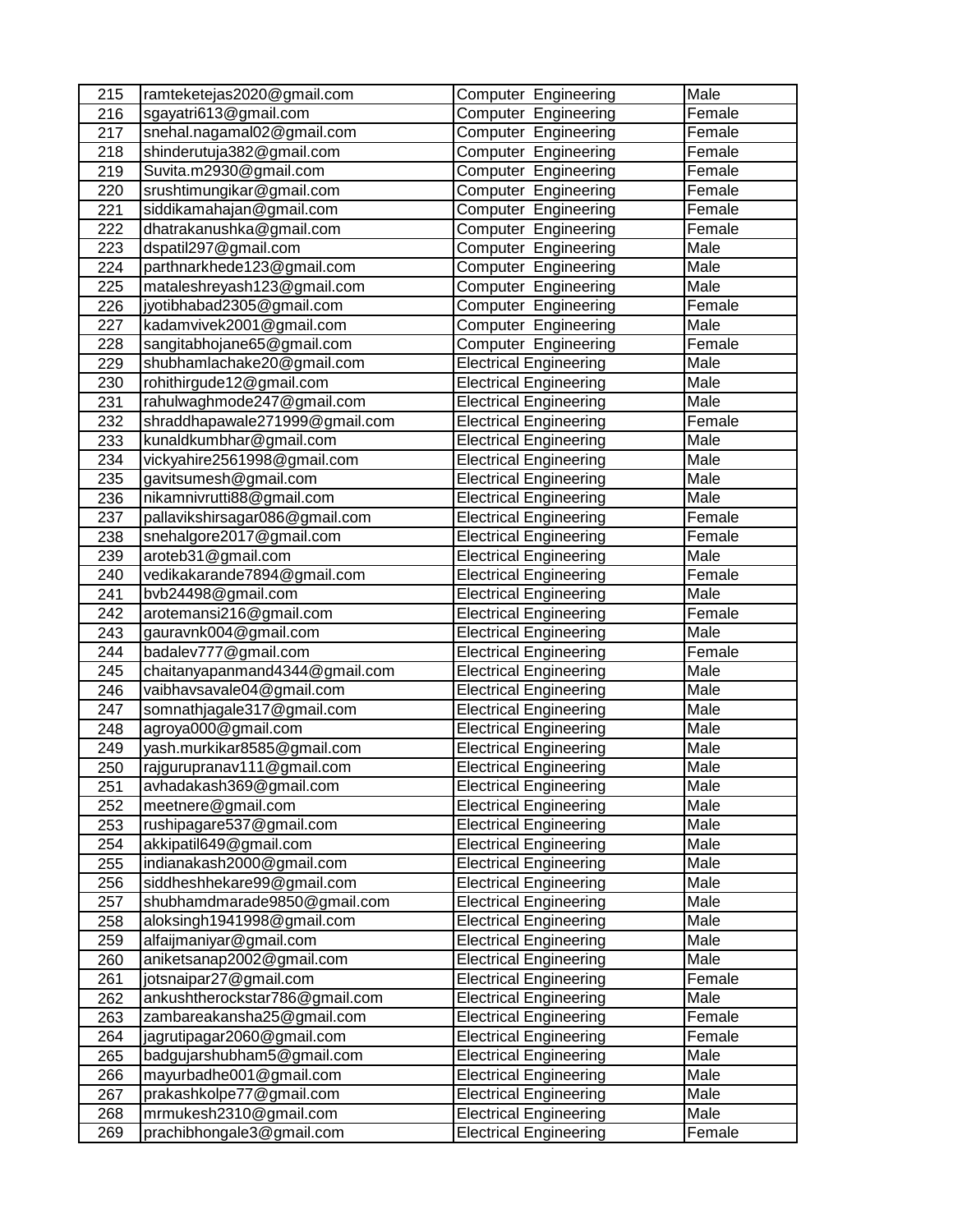| 270        | samruddhisonawane352@gmail.com                                | <b>Electrical Engineering</b>                    | Female       |
|------------|---------------------------------------------------------------|--------------------------------------------------|--------------|
| 271        | amittripathi17082001@gmail.com                                | Electronics & Telecommunication Male             |              |
| 272        | akshaygoud2811@gmail.com                                      | Electronics & Telecommunication Male             |              |
| 273        | mandarwamborkar@gmail.com                                     | Electronics & Telecommunication Male             |              |
| 274        | sonawaneankit375@gmail.com                                    | Electronics & Telecommunication Male             |              |
| 275        | pritichavanke1978@gmail.com                                   | Electronics & Telecommunication Female           |              |
| 276        | shaikharbas90@gmail.com                                       | Electronics & Telecommunication Male             |              |
| 277        | akshaypagare5678@gmail.com                                    | Electronics & Telecommunication Male             |              |
| 278        | akashsuradkar29447@gmail.com                                  | Electronics & Telecommunication Male             |              |
| 279        | purvalpatil17@gmail.com                                       | Electronics & Telecommunication Male             |              |
| 280        | waghsagar079@gmail.com                                        | Electronics & Telecommunication Male             |              |
| 281        | rituahire04@gmail.com                                         | Electronics & Telecommunication Female           |              |
| 282        | gaurimishra928@gmail.com                                      | Electronics & Telecommunication Female           |              |
| 283        | rahuljadhav7531@gmail.com                                     | Electronics & Telecommunication Male             |              |
| 284        | waghsagar079@gmail.com                                        | Electronics & Telecommunication Male             |              |
| 285        | aishwaryadeore067@gmail.com                                   | Electronics & Telecommunication Female           |              |
| 286        | sakshimhaskar98@gmail.com                                     | Electronics & Telecommunication Female           |              |
| 287        | sharadasharu0841@gmail.com                                    | Electronics & Telecommunication Female           |              |
| 288        | yashchetanshah@gmail.com                                      | Electronics & Telecommunication Male             |              |
| 289        | karanugale582@gmail.com                                       | Electronics & Telecommunication Male             |              |
| 290        | arun12112sharma@gmail.com                                     | Electronics & Telecommunication Male             |              |
| 291        | vaishughuge20@gmail.com                                       | Electronics & Telecommunication Female           |              |
| 292        | surajphatangare19@gmail.com                                   | Electronics & Telecommunication Male             |              |
| 293        | workforakshay@gmail.com                                       | Electronics & Telecommunication Male             |              |
| 294        | prakashkale028@gmail.com                                      | Electronics & Telecommunication Male             |              |
| 295        | nehaligosavi5@gmail.com                                       | Electronics & Telecommunication Female           |              |
| 296        | chetanabiraris28@gmail.com                                    | Electronics & Telecommunication Female           |              |
| 297        | nirajkannojiya91@gmail.com                                    | Electronics & Telecommunication Male             |              |
| 298        | ubpatil0524@gmail.com                                         | Electronics & Telecommunication Male             |              |
| 299        | yutikashinde16@gmail.com                                      | Electronics & Telecommunication Female           |              |
| 300        | sanvatsarkarbhagyshree@gmail.com                              | Electronics & Telecommunication Female           |              |
| 301        | shaikhiqra221@gmail.com                                       | Electronics & Telecommunication Female           |              |
| 302        | kshatriya8priya4@gmail.com                                    | Electronics & Telecommunication Female           |              |
| 303        | sunilmedhe22@gmail.com                                        | Electronics & Telecommunication Male             |              |
| 304        | kanchanborse665@gmail.com                                     | Electronics & Telecommunication Female           |              |
| 305        | rajputpooja0910@gmail.com                                     | Electronics & Telecommunication Female           |              |
| 306        | swapnildumadakhanveldongripada@gmail.cdMechanical Engineering |                                                  | Male         |
| 307        | hemrajshevre53@gmail.com                                      | Mechanical Engineering                           | Male         |
| 308        | shahabajmusat@gmail.com                                       | Mechanical Engineering                           | Male         |
| 309        | surajtaur96k@gmail.com                                        | Mechanical Engineering                           | Male         |
|            |                                                               |                                                  | Male         |
| 310<br>311 | shubhamwagh305@gmail.com<br>moredurgesh0610@gmail.com         | Mechanical Engineering<br>Mechanical Engineering | Male         |
| 312        | badrinathdeore228@gmail.com                                   | Mechanical<br>Engineering                        | Male         |
|            | kiransmandlik1501@gmail.com                                   | Mechanical                                       | Male         |
| 313        | sauravpawar315840@gmail.com                                   | Engineering                                      |              |
| 314        | bharatpandagale11@gmail.com                                   | Mechanical<br>Engineering<br>Mechanical          | Male<br>Male |
| 315        |                                                               | Engineering                                      |              |
| 316        | prathmeshsn@gmail.com                                         | Mechanical<br>Engineering                        | Male         |
| 317        | sameershinde0305@gmail.com                                    | Mechanical<br>Engineering                        | Male         |
| 318        | rajputkuldeepsing5@gmail.com                                  | Mechanical<br>Engineering                        | Male         |
| 319        | pramod17042000@gmail.com                                      | Mechanical<br>Engineering                        | Male         |
| 320        | girasevipul21@gmail.com                                       | Mechanical Engineering                           | Male         |
| 321        | vaibhavgjore@gmail.com                                        | Mechanical Engineering                           | Male         |
| 322        | viprohit143@gmail.com                                         | Mechanical Engineering                           | Male         |
| 323        | abhi3011gupta@gmail.com                                       | Mechanical Engineering                           | Male         |
| 324        | eshwarbankar1234@gmail.com                                    | Mechanical Engineering                           | Male         |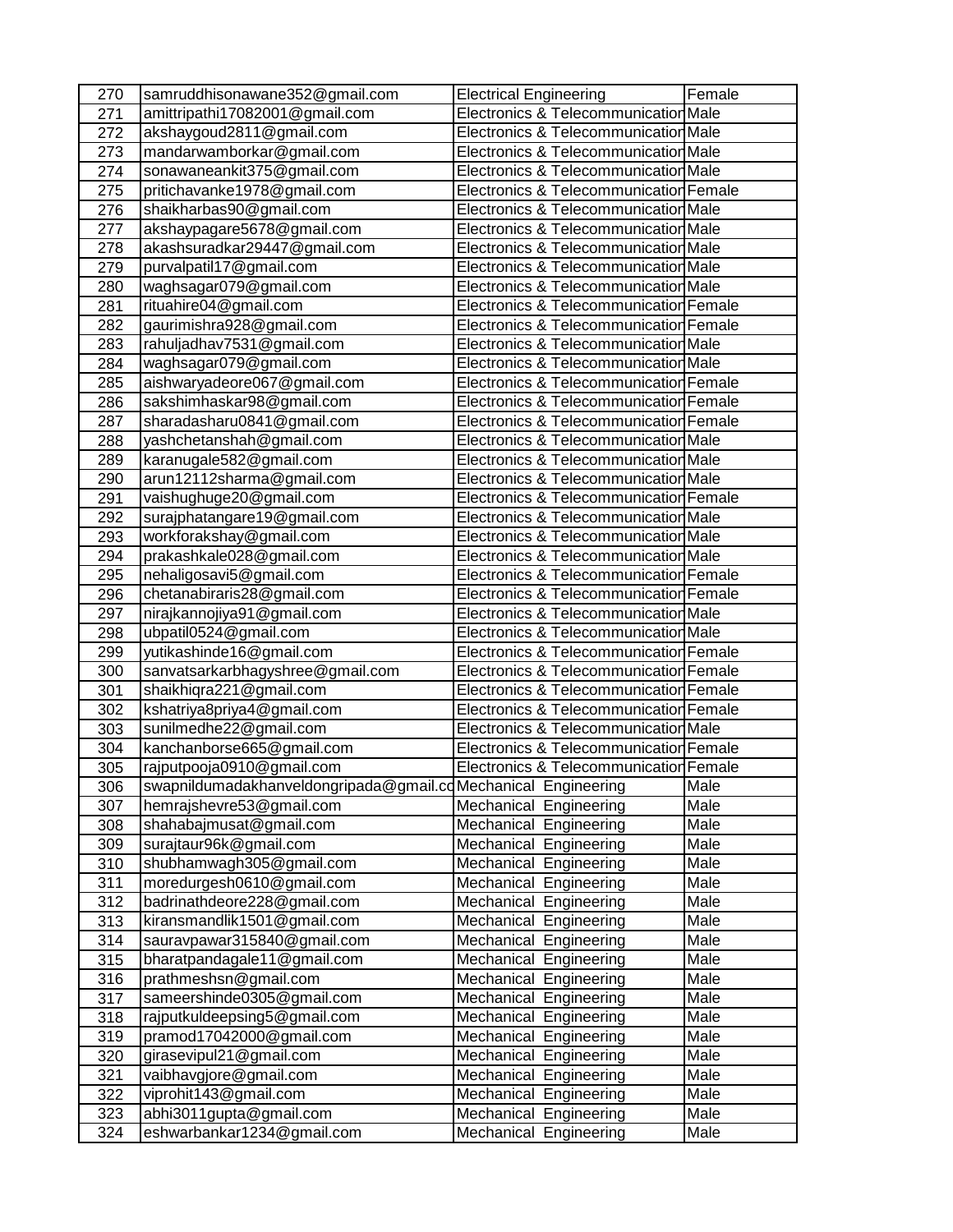| 325        | www.ansariabdurrehman07@gmail.com                      | Mechanical Engineering                           | Male         |
|------------|--------------------------------------------------------|--------------------------------------------------|--------------|
| 326        | nishan.1141.surya@gmail.com                            | Mechanical Engineering                           | Male         |
| 327        | rutujabhamare131@gmail.com                             | Mechanical Engineering                           | Female       |
| 328        | bghrushnesh1234@gmail.com                              | Mechanical Engineering                           | Male         |
| 329        | hiteshbagul124@gmail.com                               | Mechanical Engineering                           | Male         |
| 330        | rathodarjun994@gmail.com                               | Mechanical<br>Engineering                        | Male         |
| 331        | cp659922@gmail.com                                     | Mechanical<br>Engineering                        | Male         |
| 332        | akshayshinde2761@gmail.com                             | Mechanical<br>Engineering                        | Male         |
| 333        | mahajanatharva26@gmail.com                             | Mechanical<br>Engineering                        | Male         |
| 334        | nikhiltidke28@gmail.com                                | Mechanical<br>Engineering                        | Female       |
| 335        | dhikalejayant44@gmail.com                              | Mechanical Engineering                           | Male         |
| 336        | Skyworld4you@gmail.com                                 | Mechanical Engineering                           | Male         |
| 337        | mayurtathe02@gmail.com                                 | Mechanical Engineering                           | Male         |
| 338        | nathanistavan@gmail.com                                | Mechanical Engineering                           | Male         |
| 339        | gitesanket001@gmail.com                                | Mechanical Engineering                           | Male         |
| 340        | shelkesachin826@gmail.com                              | Mechanical Engineering                           | Male         |
| 341        | pravingopal03@gmail.com                                | Mechanical Engineering                           | Male         |
| 342        | pratiksonawane10520@gmail.com                          | Mechanical Engineering                           | Male         |
| 343        | prashantamale86@gmail.com                              | Mechanical Engineering                           | Male         |
| 344        | piyushdjagtap2000@gmail.com                            | Mechanical Engineering                           | Male         |
| 345        | atultambe65@gmail.com                                  | Mechanical Engineering                           | Male         |
| 346        | dgaurav376@gmail.com                                   | Mechanical Engineering                           | Male         |
| 347        | girishpatil2265@gmail.com                              | Mechanical Engineering                           | Male         |
| 348        | harshalchinchole28@gmail.com                           | Mechanical Engineering                           | Male         |
| 349        | sbghadoje19221922@gmail.com                            | Mechanical Engineering                           | Male         |
| 350        | satyam.bhoye2001@GMAIL.COM                             | Mechanical Engineering                           | Male         |
| 351        | pranavdpatil42@gmail.com                               | Mechanical Engineering                           | Male         |
| 352        | jawle1975.yd@gmail.com                                 | Mechanical Engineering                           | Male         |
| 353        | pritjagtap5279@gmail.com                               | Mechanical Engineering                           | Male         |
| 354        | Kiranspawar482@gmail.com                               | Mechanical Engineering                           | Male         |
| 355        | ashisha.dhende09@gmail.com                             | Mechanical Engineering                           | Male         |
| 356        | bagadeom100@gmail.com                                  | Mechanical Engineering                           | Male         |
| 357        | pawde5082@gmail.com                                    | Mechanical Engineering                           | Male         |
| 358        | pritjagtap5279@gmail.com                               | Mechanical Engineering                           | Male         |
| 359        | cp659922@gmail.com                                     | Mechanical Engineering                           | Male         |
| 360        | atulshirsat2306@gmail.com                              | Mechanical Engineering                           | Male<br>Male |
| 361        | mahalenarendra46@gmail.com                             | <b>Mechanical Engineering</b>                    |              |
| 362        | Abhijeetshelar64@gmail.com                             | Mechanical Engineering                           | Male         |
| 363        | rohandixit808@gmail.com                                | Mechanical Engineering                           | Male<br>Male |
| 364<br>365 | harshitashish76@gmail.com<br>hiteshdeore4455@gmail.com | Mechanical Engineering<br>Mechanical Engineering | Male         |
| 366        | kirankale2972000@gmail.com                             | Mechanical Engineering                           | Male         |
| 367        | tejasdeore277@gmail.com                                | Mechanical<br>Engineering                        | Male         |
| 368        | rutikkale6@gmail.com                                   | Mechanical<br>Engineering                        | Male         |
| 369        | kunalhire2002@gmail.com                                | Mechanical<br>Engineering                        | Male         |
| 370        | chaudharisayu2001@gmail.com                            | Mechanical Engineering                           | Female       |
| 371        | divyadjagtap2002@gmail.com                             | Mechanical<br>Engineering                        | Female       |
| 372        | vishaltatale07@gmail.com                               | Mechanical<br>Engineering                        | Male         |
| 373        | rushikeshjadhav930@gmail.com                           | Mechanical Engineering                           | Male         |
| 374        | rghatborikar@gmail.com                                 | Mechanical Engineering                           | Male         |
| 375        | u.jeet14@gmail.com                                     | Mechanical Engineering                           | Male         |
| 376        | imran9834123@gmail.com                                 | Mechanical Engineering                           | Male         |
| 377        | wamangaikwad2001@gmail.com                             | Mechanical Engineering                           | Male         |
| 378        | harshalgaudhr@gmail.com                                | Mechanical Engineering                           | Male         |
| 379        | sandipbagle24@gmail.com                                | Mechanical Engineering                           | Male         |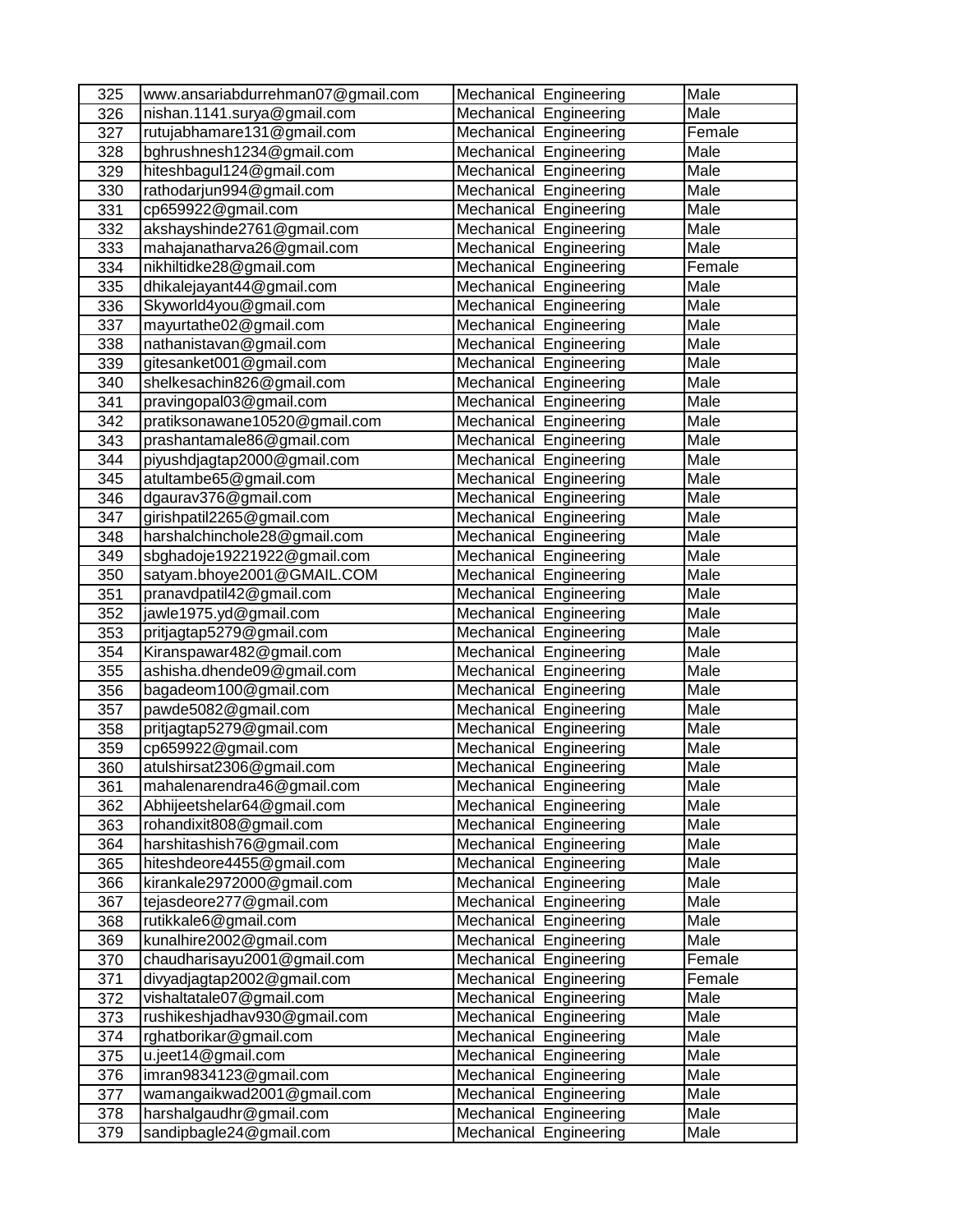| 380 | hemadeaksh@gmail.com          | Mechanical Engineering    | Male        |
|-----|-------------------------------|---------------------------|-------------|
| 381 | vivekahire.2001@gmail.com     | Mechanical Engineering    | Male        |
| 382 | durveshsawale.ds@gmail.com    | Mechanical Engineering    | Male        |
| 383 | shivamvarma330@gmail.com      | Mechanical Engineering    | Male        |
| 384 | harshal9938sonawane@gmail.com | Mechanical Engineering    | Male        |
| 385 | sagar14071998@gmail.com       | Mechanical<br>Engineering | <b>Male</b> |
| 386 | sankalp1692@gmail.com         | Mechanical<br>Engineering | Male        |
| 387 | putvaphad13@gmail.com         | Mechanical<br>Engineering | Female      |
| 388 | harsh22101999@gmail.com       | Mechanical Engineering    | Male        |
| 389 | vnetawate@gmail.com           | Mechanical<br>Engineering | Male        |
| 390 | pchavan9637@gmail.com         | Mechanical Engineering    | Male        |
| 391 | ruturajbuwamech@siem.org.in   | Mechanical Engineering    | Male        |
| 392 | adideshmukh286@gmail.com      | Mechanical Engineering    | Male        |
| 393 | chavansachinb2000@gmail.com   | Mechanical Engineering    | Male        |
| 394 | mahajanritesh236@gmail.com    | Mechanical Engineering    | Male        |
| 395 | siddharthon9@gmail.com        | Mechanical Engineering    | Male        |
| 396 | barhemadhuri9@gmail.com       | Mechanical Engineering    | Female      |
| 397 | vidyeshsorte@gmail.com        | Mechanical Engineering    | Male        |
| 398 | bhushanahire1859@gmail.com    | Mechanical Engineering    | Male        |
| 399 | pawarajayranbir@gmail.com     | Mechanical Engineering    | Male        |
| 400 | nishantshirsath9@gmail.com    | Mechanical Engineering    | Male        |
| 401 | abhijeetpaikrao1@gmail.com    | Mechanical Engineering    | Male        |
| 402 | jadhavt2001@gmail.com         | Mechanical Engineering    | Male        |
| 403 | amit007beast@gmail.com        | Mechanical Engineering    | Male        |
| 404 | borseda266@gmail.com          | Mechanical Engineering    | Male        |
| 405 | ketankarale4423@gmail.com     | Mechanical Engineering    | Male        |
| 406 | dipakaher707@gmail.com        | Mechanical Engineering    | Male        |
| 407 | patilnikhil18052000@gmail.com | Mechanical Engineering    | Male        |
| 408 | dhatrakanjali79@gmail.com     | Mechanical Engineering    | Female      |
| 409 | virajbairagi10@gmail.com      | Mechanical Engineering    | Male        |
| 410 | aher7763@gmail.com            | Mechanical Engineering    | Male        |
| 411 | tusharaher1213@gmail.com      | Mechanical Engineering    | Male        |
| 412 | saurabhpandey2911@gmail.com   | Mechanical Engineering    | Male        |
| 413 | tejasspatil1682@gmail.com     | Mechanical Engineering    | Male        |
| 414 | prasadbagul45@gmail.com       | Mechanical Engineering    | Male        |
| 415 | harshrucha2000@gmail.com      | Mechanical Engineering    | Male        |
| 416 | jayashrinikam74@gmail.com     | Mechanical Engineering    | Female      |
| 417 | pawartejas255@gmail.com       | Mechanical Engineering    | Male        |
| 418 | sidkarankal2@gmail.com        | Mechanical Engineering    | Male        |
| 419 | harshadsonawane4831@gmail.com | Mechanical Engineering    | Male        |
| 420 | khodeparag283@gmail.com       | Mechanical Engineering    | Male        |
| 421 | rathobsachin2111999@gmail.com | Mechanical Engineering    | Male        |
| 422 | bhushandate9@gmail.com        | Mechanical<br>Engineering | Male        |
| 423 | someshsalunkhe01@gmail.com    | Mechanical<br>Engineering | Male        |
| 424 | ny7994527@gmail.com           | Mechanical<br>Engineering | Male        |
| 425 | ynirbhay218@gmail.com         | Mechanical<br>Engineering | Male        |
| 426 | Italelect2001@gmail.com       | Mechanical<br>Engineering | Male        |
| 427 | gauravsingpatil2222@gmail.com | Mechanical<br>Engineering | Male        |
| 428 | Karanpawar11032003@gmail.com  | Mechanical Engineering    | Male        |
| 429 | Pallavinathe25@gmail.com      | Mechanical Engineering    | Female      |
| 430 | dicholl976@gmail.com          | Mechanical<br>Engineering | Male        |
| 431 | sanketkaranjkar1432@gmail.com | Mechanical<br>Engineering | Male        |
| 432 | prathmeshugale2002@gmail.com  | Mechanical<br>Engineering | Male        |
| 433 | nileshchavan4898@gmail.com    | Mechanical<br>Engineering | Male        |
| 434 | NIKLESHNAGOSE18@GMAIL.COM     | Mechanical<br>Engineering | Male        |